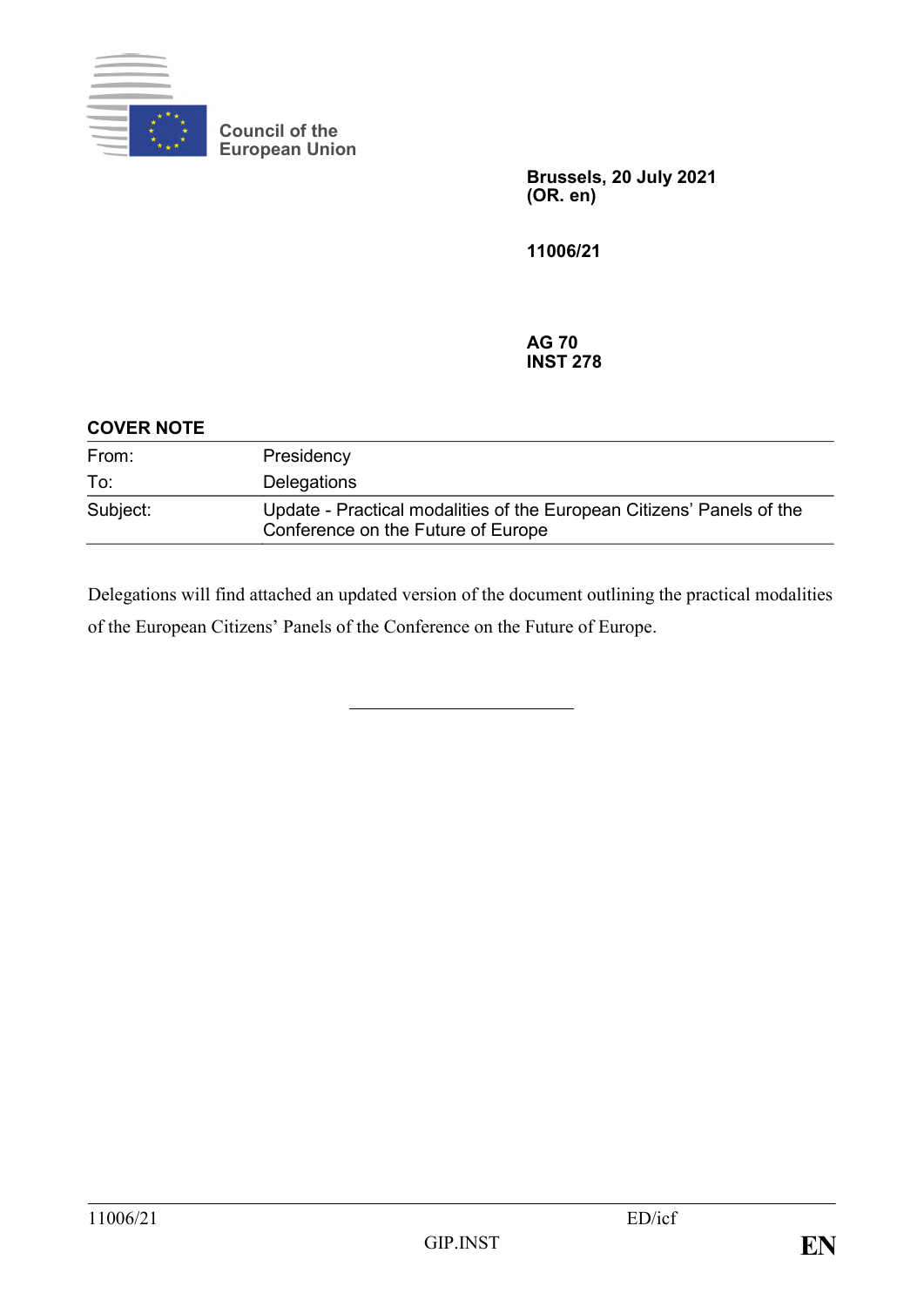# **UPDATE Practical modalities of the European Citizens' Panels**

## **of the Conference on the Future of Europe**

The Conference on the Future of Europe will rely on a mix of online and offline events, organised by the European institutions, national, regional and local authorities, civil society organisations and citizens, the results of which will be collected, analysed and published on the Multilingual Digital Platform. **A central feature of the Conference** will be the **European Citizens' Panels**, organised **on the main topics of the Conference**. A number of randomly selected panels representative of EU sociological diversity, organised over several **deliberative sessions,** will come up with ideas and **recommendations** that will feed into the overall Conference deliberations, in particular, into the Conference Plenaries, and ultimately into the report on its final outcome.

## **1. Random selection of citizens, representative of EU sociological diversity**

- In order to ensure diversity by applying a credible methodology, and now based on evidence coming from numerous experiences of citizens' assemblies at local, national and European levels, the selection of participants will be done by **randomly selecting citizens, with the aim of constituting "panels" representative of EU sociological diversity** (different groups represented on the basis of 5 criteria: nationality, urban/rural, socio-economic background, gender and age)**.**
- The selection of the 800 citizens (and 200 citizens as a reserve) is currently taking place (from May until mid-August) covering the entirety of the population (limited to EU citizens). Citizens are contacted by phone (**random generation of phone numbers** – fixed and mobile) in several rounds in order to explain the purpose and obtain their consent. If they agree, they will receive a mandate letter explaining exactly what is expected from them and will receive professional support and guidance throughout the process.
- Each European Citizens' Panel will be composed of **200 citizens** in order to strike a balance between diversity (facilitated when number is higher) and the easiness of the deliberation process (as optimal work is done through a combination of plenary meetings and working groups), and to take into account the **degressive proportionality** applied to the composition of the EP.
- As the Conference aims at allowing a specific focus on youth, **one third of the citizens composing a Citizens' Panel will be between 16 and 25 years old**. Furthermore, a special link between this youth group and the European Youth Event will be created**.**
- The random selection dimension should lead to the participation of a wide range of citizens, including those who do not usually engage in European affairs. The **selection will therefore follow a methodology that will ensure the appropriate engagement**, through professional and well-trained teams, **with the contacted citizens**. The Commission has signed a contract with an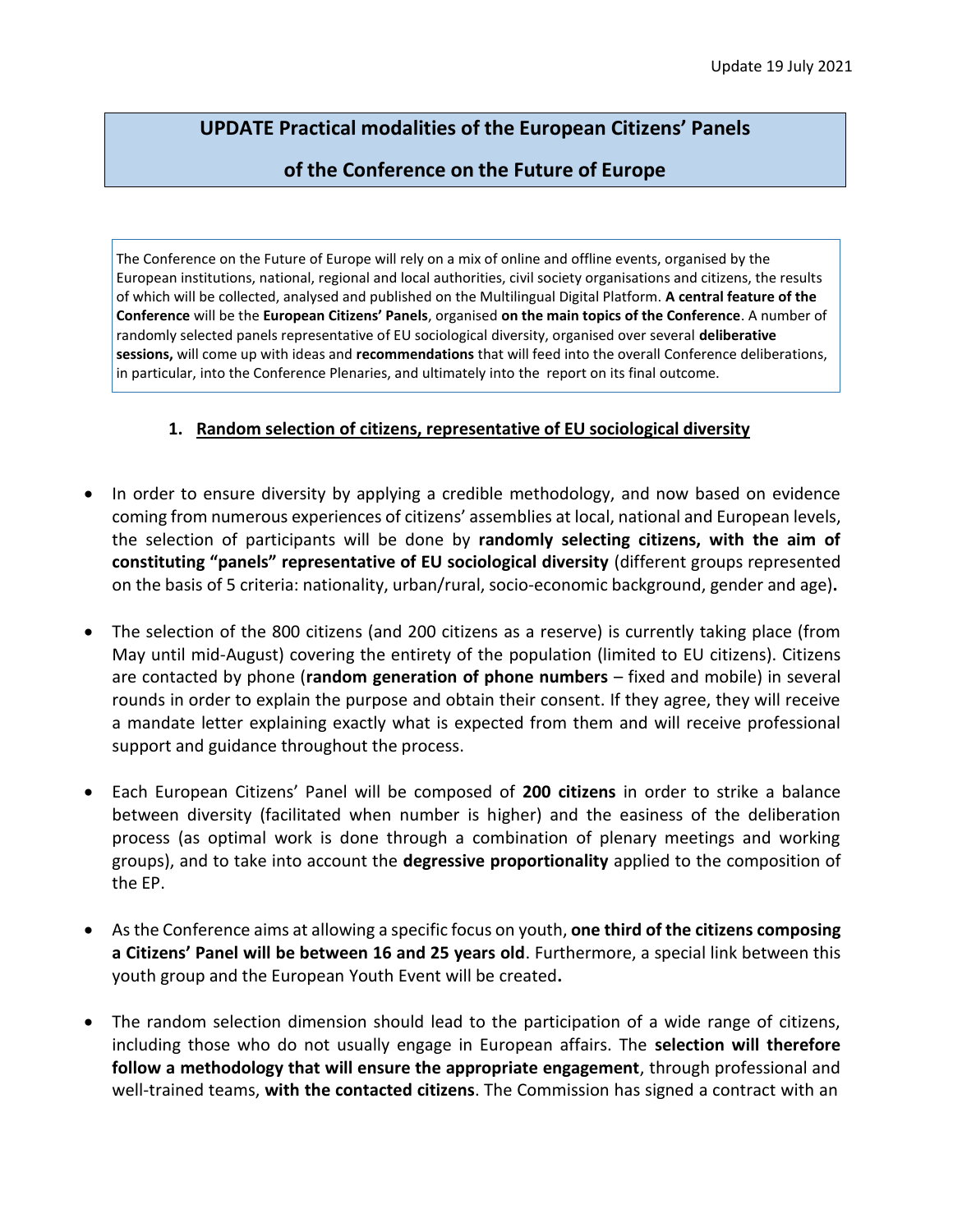external company for this random selection of participants. They will be supported in these efforts also by the "methodology" contactors (see below).

### **2. Design and methodology**

- There will be **four European Citizens' Panels.**
- **The topics for discussion for each of the Panels are based on the themes of the Multilingual Digital Platform** and will be clustered in the following way and order:

(1) Stronger economy, social justice, jobs/ education, youth, culture, sport/ digital transformation;

(2) European democracy/values and rights, rule of law, security;

(3) Climate change, environment/health;

(4) EU in the world/migration;

- The Panels shall take on board contributions gathered in the framework of the Conference through the Platform and formulate a set of recommendations for the Union's institutions to follow-up on and which will be debated in the Conference Plenary. To achieve this goal, the Citizens' Panels will be **structured around the main topics that are discussed during the Conference. The European Citizens' Panels will also be informed of any recommendations by National Citizens' Panels.**
- The thematic clusters being very broad, there is a need to **frame the topics in a way that strikes the right balance between the efficiency of the process** (reaching quality and relevant recommendations in the time allocated) **and the need to leave enough room for a true bottomup and citizens-driven deliberation.** Given the necessity to maintain the best possible geographical and sociological diversity as well as to keep interpretation needs manageable, the option to divide each panel into sub-panels has not been considered as feasible.
- The **thematic clusters will therefore be scaled down by the citizens participating in the European Citizens' Panelsthemselves attheirfirstsession** which will be divided into **two phases:**
	- (1) A "blank page phase" concentrating on their vision (which Europe they would want to see for them and their children in 2050, in relation to the theme of the Panel).
	- (2) A phase where the citizens will be asked to cross-examine their work on their vision with the first report from the platform.
- **Information material provided to the Citizens prior to the event remain therefore basic** and similar to the platform topic pages.
- In accordance with the Joint Declaration, **citizens remain free to raise additional issues** that matter to them: if during their work, an issue/question that has not yet been identified emerges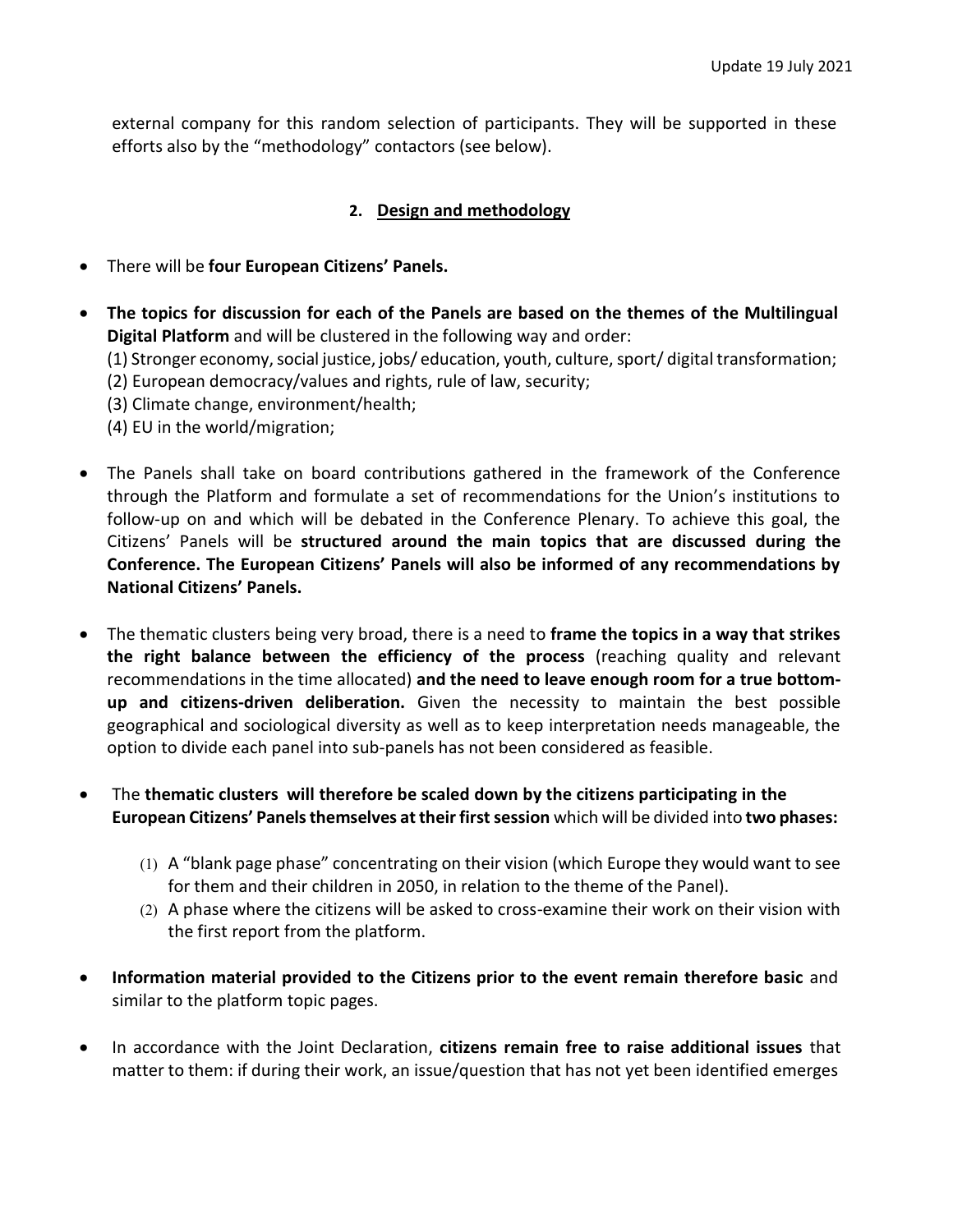from their discussions and is strongly supported by their panels, it should then be able to be transformed into a recommendation.

- A **rigorous methodology and a clear deliberative protocol**, built up from the now numerous experiences of citizens' assemblies, with input from experts, facilitators and fact-checkers, will guide the participantstowards a progressive scaling down of the issues and a series of **collectively designed and owned recommendations**. The Panels will be accompanied by **independent experts**. A list of experts and stakeholders will be made available to the citizens participating in the European Citizens' Panels and they will be able to select them from this list according to their topics and specific needs, whilst for the first session of each panel, experts will be present to introduce the topic.
- To convince citizens to engage, especially those who are not familiar with EU public affairs, there is a need to develop a **clear narrative for the citizens to understand their role, the purpose of their participation and the commitment that is expected of them**. This will be expressed in an invitation letter by the Co-Chairs to citizens, to detail the purpose of the panels and the commitment to follow-up, based on the Joint Declaration.
- The Co-Chairs will inform in advance the Executive Board of the development of the practical modalities for the organisation of the European Citizens' Panels.

## **3. Languages, timing and location**

- In addition to the necessary time for preparation, information sharing and feedback, the panels shall meet during **at least three deliberative sessions of minimum two days, including a minimum of two in-person sessions if the health context allows**.
- **A hybrid European Citizens' Event took place on 17 June 2021** in Lisbon. A **final event in order to give feedback** to the European Citizens' Panels on the follow-up will be organised in 2022.
- **All Panels will take place in the same overall period from autumn 2021 to spring 2022**. For logistical reasons, the sessions of all Panels will not take place at the exact same time. They would therefore present their conclusions to different meetings of the Plenary (2 Panels would present their recommendations to the Conference Plenary in December and 2 in January).
- The **panels will be multilingual** (24 EU official languages in Panel plenaries and the necessary languages in the breakout sessions of the panels).
- A contract with an **external service provider will help design the methodology** of these panels, moderate and facilitate them, **and organise their logistics**, including the possibility to provide interpretation. Nevertheless, **these European Citizens' Panels would be fully co-ordinated and overseen by the Common Secretariat and the Executive Board of the Conference.**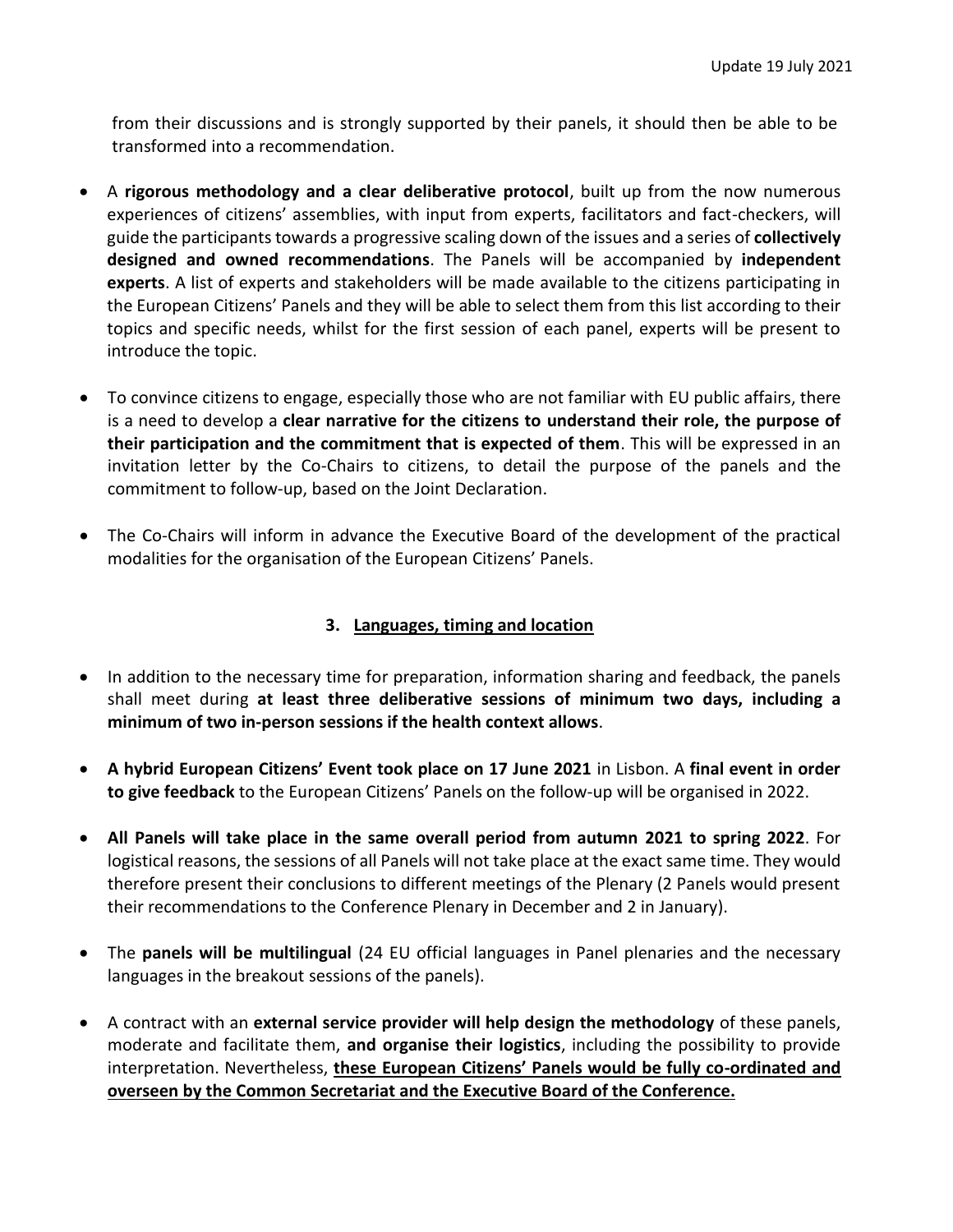• The **first sessions** of the four Panels will take place in-person in the premises of the European Parliament **in Strasbourg**.

The **second sessions** of the Panels will be held in **remote format** over a weekend.

The **third and final sessions of the Panels** will take place in-person in the following educational institutions:

- Panel 1 "Stronger economy, social justice, jobs/ education, youth, culture, sport/ digital transformation" on 3-5 December 2021 in **Dublin, Ireland (Institute of International and European Affairs and partners);**
- Panel 2 "European democracy/values and rights, rule of law, security" on 10-12 December 2021 in **Florence, Italy (European University Institute);**
- Panel 3 "Climate change, environment/health" on 7-9 January 2022 in **Natolin (Warsaw), Poland (College of Europe);**
- Panel 4 "EU in the world/migration" on 14-16 January 2022 in **Maastricht, the Netherlands (European Institute for Public Administration and partners).**

Online sessions might take precedence depending on the health situation.

• The **plenary meetings of the European Citizens' Panels will be live-streamed**, while the documents of their discussions and deliberations should be made publicly available on the Multilingual Digital Platform. There will also be **a dedicated section for the panels on the Multilingual Digital Platform**, which will be used also for communication and deliberation purposes.

#### **4. Panel results and their input into the Conference Plenary**

- The Panels' recommendations **will be debated in the Conference Plenary meetings, feed into the final Conference report** and constitute a part of the Conference output on which basis EU institutions will organise the follow-up, in accordance with the Joint Declaration.
- The European Citizens' Panels should foresee **an adequate interaction with the Conference Plenary,** as well as with other relevant input from citizens, in particular into the Conference Multilingual Digital Platform, the main hub for collecting all the Conference information and data, and analysing them in order to produce regular reports.